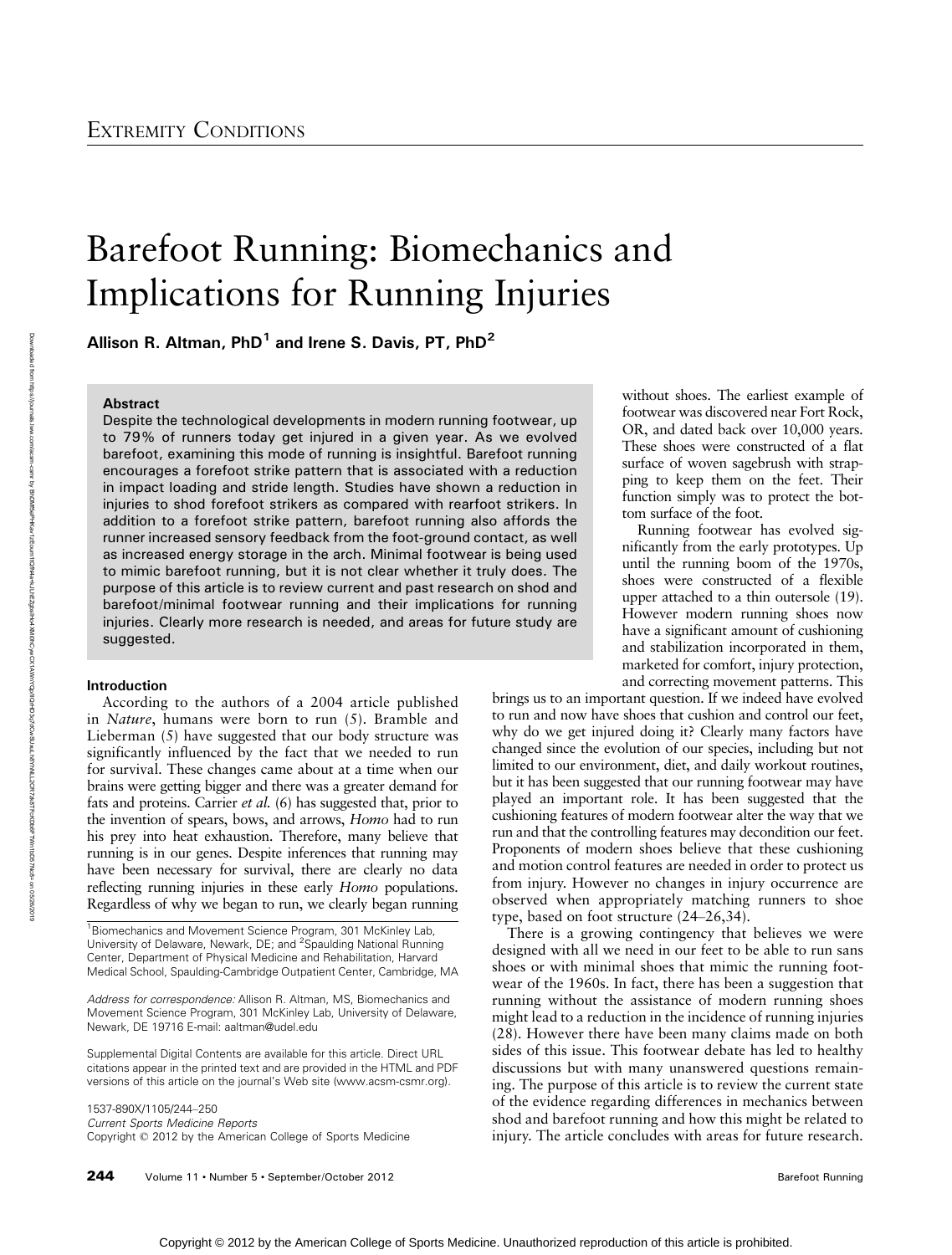#### Shod Running Mechanics

Before discussing what happens when running barefoot, it is important to understand how the modern running shoe has evolved and what it has afforded us. The earliest running shoe was developed in the 1890s by J.W. Foster and Sons (Reebok, Canton, MA) (19). The Foster Running Pump was a basic leather shoe with spikes added to the forefoot. The first sneakers, the Keds Champions (Keds, Richmond, IN), appeared in 1917 with the advent of vulcanized rubber. The running shoe progressed further in 1925, when Adi-Dasler (Adidas, Herzogenaurach, Germany) produced the first spiked running shoe that was customized for different types of feet. Generally up until the 1960s, running shoes were composed of a flat outsole, with an attached leather upper. They were lacking elevated heels, arch supports, cushioned midsoles, and stiff, supportive heel counters. These were the shoes that runners of those times, such as Frank Shorter, Bill Rodgers, Amby Burfoot, and Ron Hill (Fig. 1), donned for the Boston Marathon (19).

Running footwear began to change when Phil Knight imported the Asics Onitsuka Tiger, the first shoe with a cushioned heel, to the United States in 1963 (30). The trend continued when Knight left Asics to form Nike in 1972, where he developed their own brand of cushioned shoe, the Nike Cortez. As time has passed, the running shoe has continued to evolve with characteristics of movement control and stability. The modern shoe often has a dual-density midsole, elevated, cushioned heel, arch support, stiff heel counter, and an array of other features purported to assist in foot function and reduce injury. The benefits of these technological advances on injury prevention have not been documented.

It is well accepted that when running in modern running shoes, at least 75% of distance runners land on their heel, which is referred to as a rearfoot strike (RFS) (17), potentially due to the elevated, cushioned shoe heel. Twenty-four percent of runners land with a flat foot or a midfoot strike (MFS), and 1% land on the ball of their foot, referred to as a forefoot strike. In a more recent report, Larson et al. (27) observed 88.9% of runners as rearfoot, 3.4% as midfoot, and 1.8% as forefoot strikers at the 10-km point of a halfmarathon and marathon road race. The authors attribute this increase to the amateur nature of this sample, compared with the more elite runners in the Hasewaga et al. (17,27) study. Footstrike patterns are adapted for many different reasons, including running environment, coaching, footwear, and body structure. Differences in mechanics between landing patterns are also well documented  $(1,7,28,48)$ . Landing with an RFS results in a very defined impact peak in the vertical ground reaction force during contact, which precedes the propulsion peak (Fig. 2). This results in high loading rates in early stance. However, forefoot strikers are able to eliminate this impact transient through the eccentric loading of the posterior calf musculature, significantly reducing this loading. Midfoot striking results in more variable loading, but load rates typically fall between the rearfoot and forefoot strike pattern (1).

Landing with a forefoot strike also results in a shorter stride length (1,11), with the foot landing closer to the center of mass of the body. This reduces the moment arm of the ground reaction force to the hip and knee joints, likely reducing the joint moments that are generated. In fact, a study by Heiderscheit et al. (18) demonstrated that just a 10% decrease in stride length, while still rearfoot striking, results in a significant reduction in hip and knee energy absorption, thereby decreasing the loading to these joints. Similarly, small reductions in stride length have been shown to reduce the impact peak and loading rates (20). A reduced stride length appears to benefit bone as well. In a finite element modeling study, Edwards et al. (13) reported that reducing stride length by 10% (while maintaining speed) reduces the probability of developing a tibial stress fracture, despite the greater number of contacts one has with a higher cadence.

Forefoot striking does result in increased loads to the posterior calf musculature (8,16,48) as indicated by an increased moment and increased eccentric work of the plantar flexors. Additionally forefoot striking is associated with increased dorsiflexion velocities during the eccentric phase of gait (48). This may result in greater strain and strain rate to the Achilles tendon. Finally landing on the ball of the foot, especially if pronounced, will likely increase the stress to the metatarsal heads.

#### Shod Running Injuries

van Gent et al. (46) conducted a fairly recent, systematic review of the running injury literature. Based upon their review criteria, 17 articles, dating from 1982 to 2006, were included. These authors concluded that between 19% and



Figure 1: Shoes of Ron Hill, winner of the 1970 Boston Marathon (A). These shoes look very much like the minimal footwear of today with the thin sole and soft, flexible upper (B).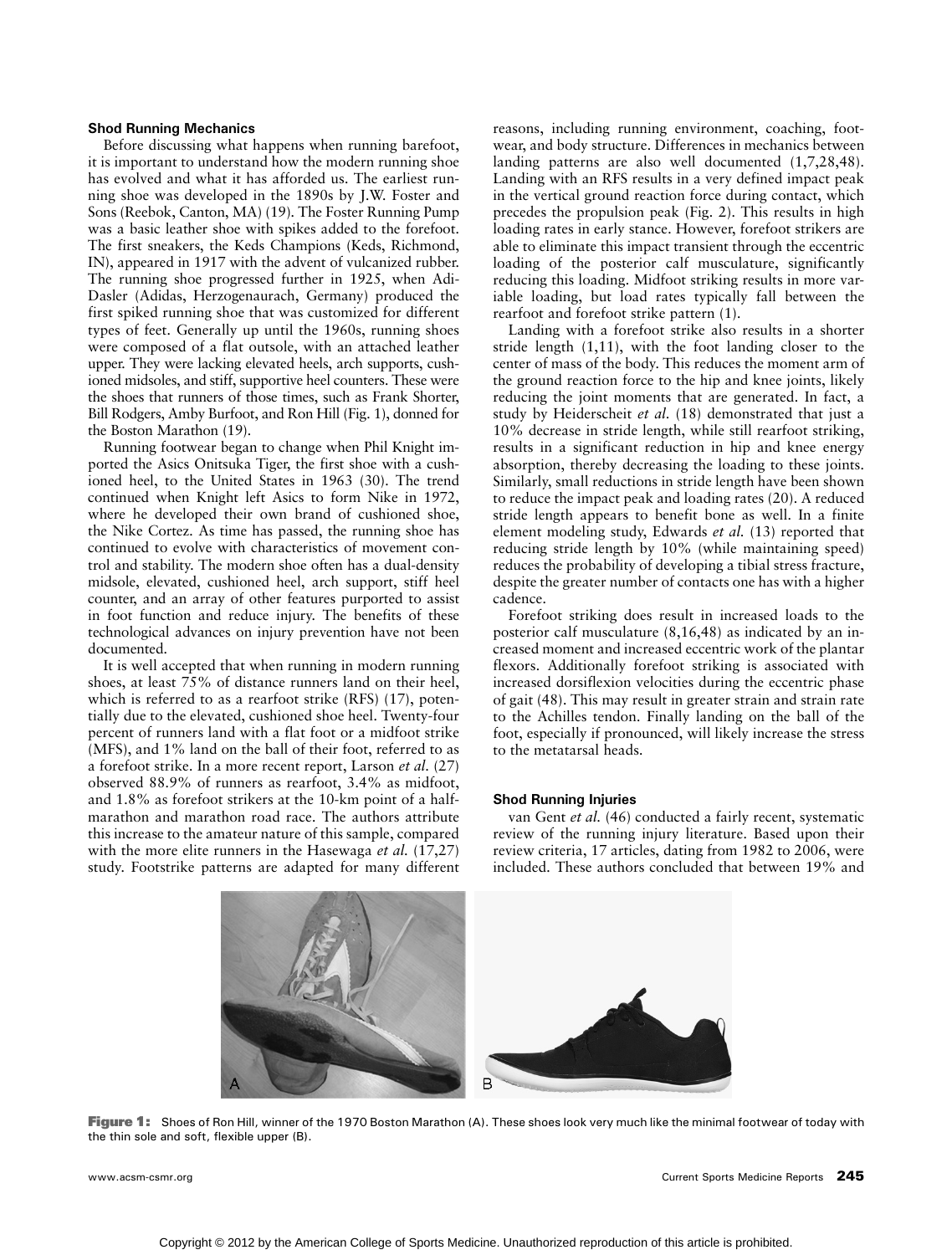

Figure 2: Vertical ground reaction force of a shod RFS, MFS, and FFS. Note the distinct impact peak of the RFS that is missing in the MFS and FFS patterns. RFS, rearfoot strikers; MFS, midfoot strikers; FFS, forefoot strikers.

79% of runners get injured within a given year. The knee is the most common site of running injuries, followed by the lower leg, foot, and upper leg. Patellofemoral pain, iliotibial band syndrome, tibial stress syndrome/fractures, plantar fasciitis, and Achilles tendinitis are typically among the most common injuries reported (45).

If running was important for our survival, an obvious question might be why we frequently are injured doing it. The etiology of running injuries is multifactorial in nature. Clearly overuse and previous injury play important roles (46). However abnormal mechanics also are believed to contribute to injury risk. While abnormal running alignment (foot pronation, genu valgus, and so on) has received much attention in the running injury literature, recent attention has been focused on the impact transient, with its high rate of loading, that is associated with an RFS pattern. Conversely the modern runner often participates in infrequent high-speed and high-intensity bouts of running for exercise or competition. This may place the modern runner at a higher risk for injury than our persistence hunting ancestors, utilizing regular bouts of longer, low-intensity running to catch their prey.

High rates of loading have been associated with the development of microfractures in rabbit tibia (40). These findings motivated our investigation of the vertical ground reaction loading rates in runners with a history of tibial stress fractures. We found increased vertical impact peaks and load rates as well as tibial shock in those runners with a history of tibial stress fractures (29,33). These results were supported further in a systematic review indicating high vertical load rates often were related to lower extremity stress fractures (50). We have since expanded our studies to include other types of injuries. We found high impact loading variables in RFS runners with a history of plantar fasciitis (32) and patellofemoral pain (3), two of the most common injuries runners sustain.

Rearfoot striking is associated also with an increased load to the muscles of the anterior compartment of the lower leg, due to the dorsiflexed ankle positioning at footstrike. This can result in hypertrophy of these muscles and increased pressures in the anterior compartment (23) and lead to chronic exertional compartment syndrome. This often is treated surgically with a fasciotomy to relieve the compartment pressure. In a very recent study, Diebal et al. (11) recruited 10 military cadets who were RFS runners with chronic exertional compartment syndrome and were indicated for a fasciotomy. They underwent a 6-wk program aimed at transitioning their running gait to a shod forefoot strike pattern. Following the intervention, pain was reduced to below 10/100 on a visual analog scale, anterior compartment pressures were reduced to normal, and subjects were able to increase significantly their running distance. Improvements further continued at the 1-year followup, and most importantly, all patients were able to avoid surgery  $-$  simply by transitioning off their heels (11).

Shod forefoot striking has received further support in a recent publication by Daoud et al. (8). In this retrospective study of mid and long distance runners, the injury records from 2006 to 2011 of 36 rearfoot strikers and 16 forefoot strikers on a collegiate cross-country and track team were analyzed. The study showed that mild and moderate running-related injuries occurred 2.5 times more frequently in rearfoot strikers than in forefoot strikers. The authors also determined that hip pain, knee pain, low back pain, tibial stress injuries, plantar fasciitis, and stress fractures (excluding metatarsal bones) were 2.7 times more likely to occur in rearfoot strikers (8).

#### Barefoot Running Mechanics

There is a rapidly growing body of evidence regarding mechanics during barefoot running. It is undeniably clear that running without shoes encourages a forefoot strike pattern (Fig. 3) (2,10,12,28). Landing on one's heel barefoot results in very high vertical ground reaction load rates that exceed those of shod heelstriking (28,10) and is typically very uncomfortable. The shock attenuating fat pad under



Figure 3: Vertical ground reaction force of a shod rearfoot striker (RFS) and a barefoot runner (BF). Note the similarity between the forefoot (Fig. 2) and barefoot curves.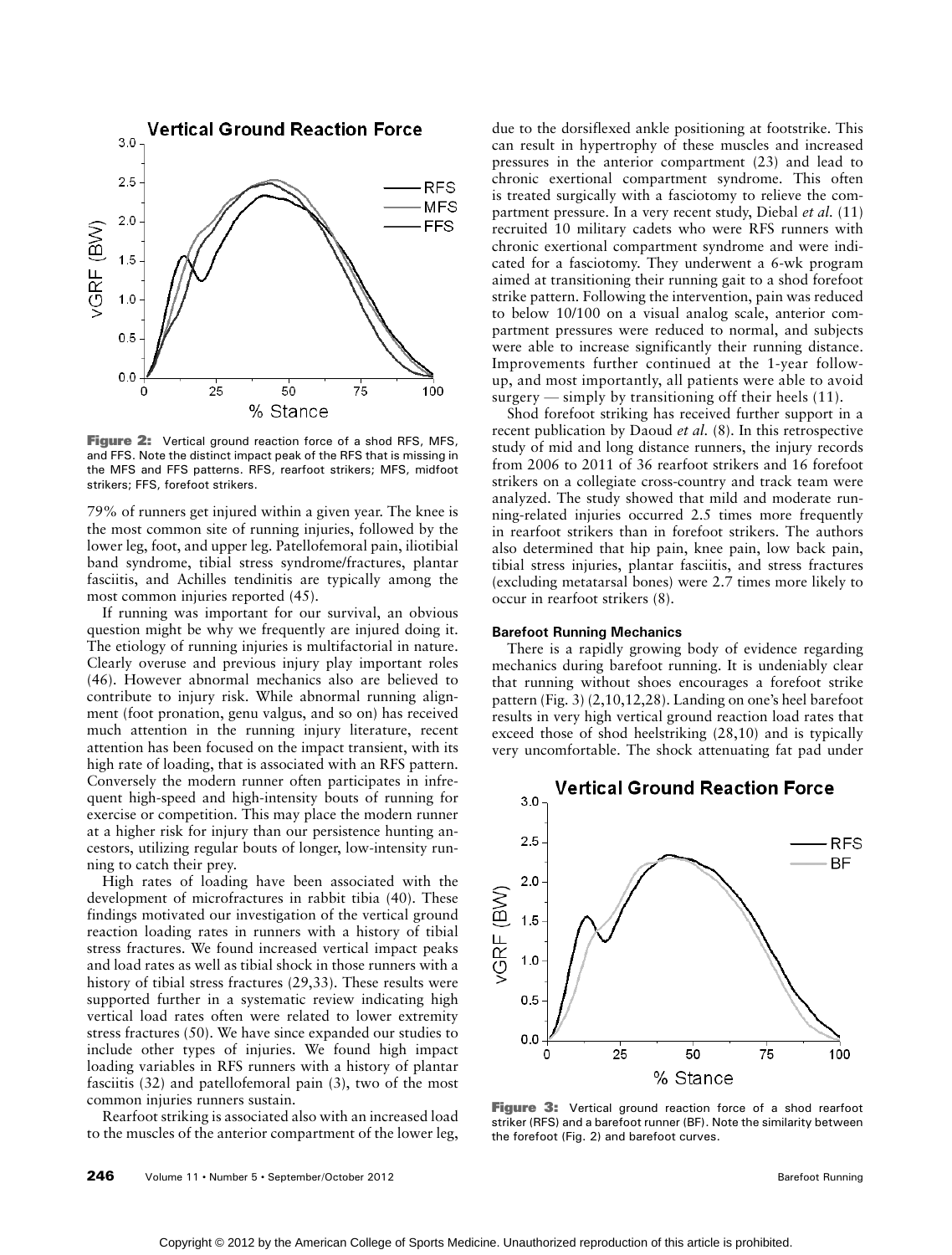the calcaneus deforms 169% more during a bare rearfoot strikers than in shoes (9). It has been suggested that the anatomy and small surface area of the heel is suited for the loads of walking, but not for attenuating the repeated impacts associated with running (36).

Barefoot running is associated with a shorter stride length and higher cadence than in typical shod running with an rearfoot strikers pattern (10,12,16). As suggested previously, this reduced stride length results in lower loads experienced by the body and may protect the runner from impact-related injuries (13,18,20). The ankle is plantarflexed slightly at landing when barefoot compared with slight dorsiflexion noted in the shod condition (43). Despite the plantarflexed position of the bare foot at contact, metatarsal pressures were similar to the shod conditions. As metatarsal contact area is likely to be lower in bare feet, contact forces during barefoot landings had to have been lower than in shod running in order for pressures to be similar. This suggests runners landed softer when running barefoot.

Barefoot running alters the mechanics of all of the joints of the lower extremity. At the rearfoot, the moment arms of the vertical and mediolateral ground reaction force are reduced, thereby reducing the external eversion moment (Fig. 4) and decreasing the tendency to evert. In support of this, De Wit et al. (10) reported that runners exhibited significantly lower rearfoot eversion in early stance during novel barefoot running compared with their shod condition. Forefoot striking while barefoot takes greater advantage of the energy-storing capacity of the arch, which is observed by the increased vertical arch motion during load acceptance (31). Arch elongation is reduced likely when running in shoes with supportive arches. There is some concern that running barefoot might result in fallen arches due to the repetitive loading of an unsupported foot. To the contrary, Robbins and Hanna (36) demonstrated a shortening of the medial longitudinal arch following 4 months of barefoot walking and running. Knee and hip mechanics are altered also when running barefoot. At the more proximal joints, Kerrigan et al. (22) reported that knee flex-



Figure 4: Eversion (pronation) moment (curved arrow) during barefoot (A) and shod (B) running, created from the vertical ground reaction force at landing. The eversion moment is higher in the shod condition (B) due to the larger moment arm resulting from the increased width of the shoe and heel flare.

ion, knee adduction, and hip external rotation moments were reduced when running without shoes. These authors explained these reductions were a result of reduced moment arms of forces acting at these joints.

Being barefoot appears to allow for more sensory input to the neuromuscular system. Shinohara and Gribble (41) reported greater static balance when standing in bare feet compared with socks. Similar to wearing gloves on our hands, socks likely filter out some of the important sensory input coming from the mechanoreceptors in our feet. Interestingly ankle position sense may be improved also when barefoot. A study by Squadrone and Gallozzi (44) found that static standing ankle joint proprioception was improved also when barefoot compared with being shod. In a more dynamic study, Rose et al. (38) found that dynamic stability during a single-leg landing using the Dynamic Postural Stability Index (47) was better in bare feet than in standard running shoes. This is despite the fact that the shoes had a larger base, and larger floor-shoe contact area, than the bare foot.

# ''Barefoot'' Shoes

There has been an explosion of new barefoot running shoes on the market. Nearly every major shoe company now markets a ''barefoot'' or minimal shoe. The most commonly used minimal shoes recently reported were the Vibram Five Finger (Vibram, Albizzate, Italy), Nike Free (Nike, Inc., Beaverton, Oregon), Saucony Kinvara (Saucony, Inc, Lexington, MA), and New Balance Minimus (New Balance, Boston, MA) (39). However new minimal shoe companies are emerging also. While these new shoes are vastly different from the heavily cushioned, heavily controlling, modern running shoes, it is still unclear as to whether they truly mimic barefoot running.

There only have been few studies of running mechanics associated with minimal footwear running. It is assumed that, with the lack of cushioning in these shoes, runners will land more softly and less on their heels. Willy and Davis (49) conducted a pilot study of five recreational runners who were novice minimal footwear users. They reported that when running in the Nike Free 3.0 (Nike, Beaverton, OR) footwear, subjects actually landed in greater dorsiflexion and exhibited greater vertical load rates and tibial shock compared with a standard neutral running shoe (Nike Air Pegasus). However the Nike Free 3.0 does have a midsole and therefore allows for comfortable rearfoot striking.

In contrast, the Vibram Five Finger shoes are constructed of a thin rubber sole and mesh upper and offer very little in the way of cushioning. In the supplemental data of the Nature article by Lieberman et al. (28), the authors report on a training study using Vibram Five Finger shoes. Of the 14 runners, 10 of them began the training program landing with an RFS pattern. After 6 wk of training, all runners landed less dorsiflexed, but surprisingly, five of them still remained as rearfoot strikers. Without the sensory feedback between the sole of the foot and the surface of the ground, as originally proposed by Robbins and Hanna (36), the runner may not have the complete neural cueing to convert to a forefoot strike pattern. These results also suggest that even the thin rubber outer sole offered some protection to the heel to allow them to land on it. Additionally it is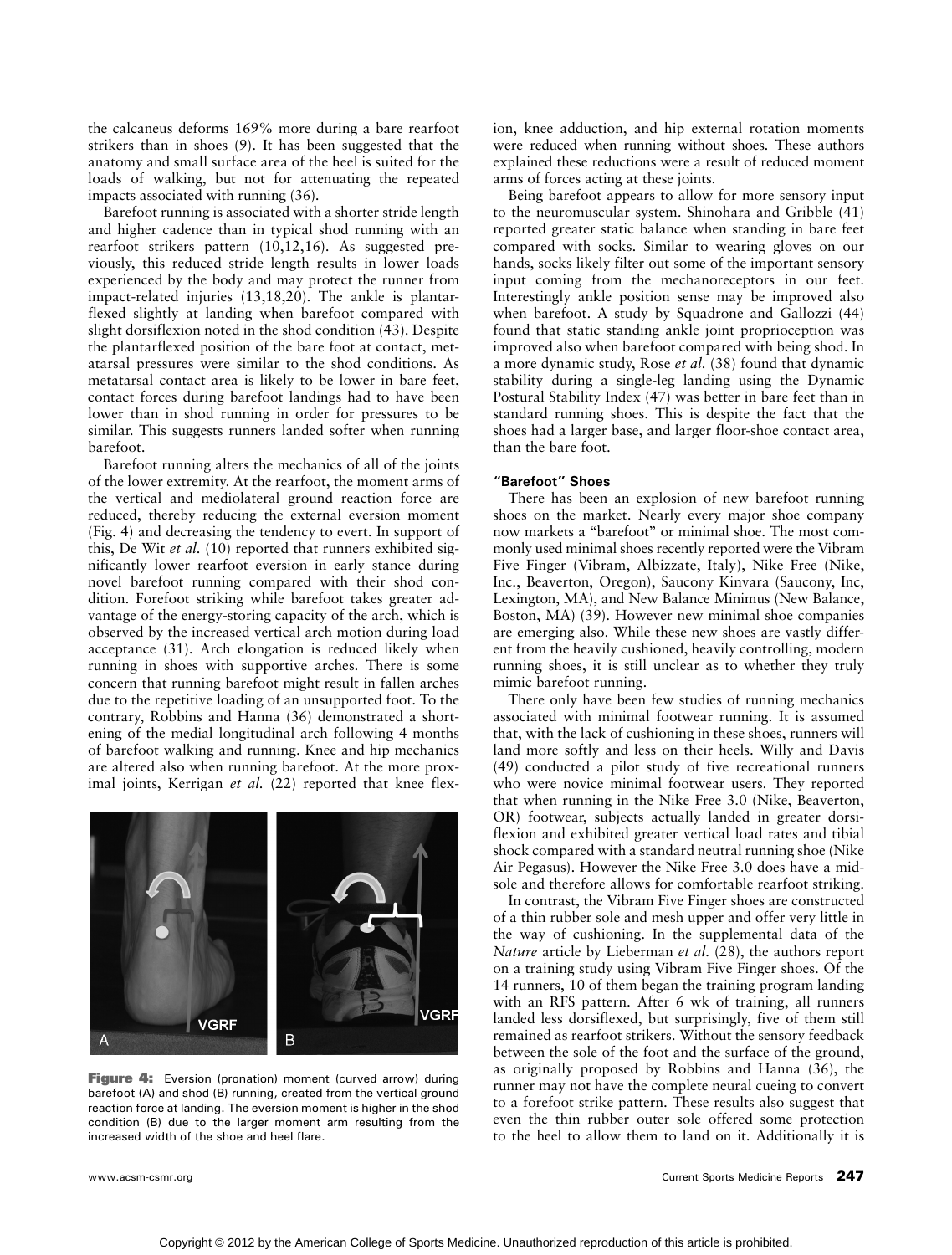possible that runners were able to adjust their mechanics to land more softly, thereby significantly reducing the load on the heel at contact. This notion is supported by the fact that runners have been shown to soften their footstrikes when landing on hard surfaces (14).

Minimal footwear, like barefoot running, offers no support to foot, thereby increasing the demand on the foot and ankle musculature. Brugemann et al. (4) followed two groups of 25 runners for 5 months. One group warmed up for 20 min in the Nike Free 3.0 shoe (considered minimal at the time) and ran in their normal running shoes. The other group warmed up and ran in their normal running shoes. After 5 months, the group that warmed up in the Nike Free 3.0 shoes demonstrated a significant increase in the cross-sectional area of some of the intrinsic and extrinsic muscles of the foot and ankle, an indication of strengthening. In a related study, Shroyer et al. (42) studied the effect of wearing articulated toe shoes on the medial arch height. The authors reported no significant change in arch height and concluded that these preliminary data suggest that arches do not fail in the absence of support. This finding may be due to strengthening of the arch musculature, as was noted in the Brugemann et al. (4) study.

#### Barefoot/Minimal Footwear Running Injuries

The top reason that runners choose to switch to barefoot/ minimal footwear running is to avoid future injury (39). However while 75% of all runners surveyed indicated an interest in barefoot/minimal footwear running, only 36% had attempted it. The most prevalent barrier to barefoot/ minimal footwear running reported was fear of possible injury. Injury risk is, in fact, the aspect of barefoot and minimal footwear running with the least amount of evidence. The internet is full of testimonials of runners cured of their chronic running injuries by shedding their shoes. In contrast, there are also many stories about how barefoot running was the cause of being sidelined. However controlled injury studies are required. A recent article by Giuliani et al. (15) reported on two cases of minimal footwear users who developed metatarsal stress fractures associated with running. However without any data on mechanics, training patterns, and the like, most of this report was speculative regarding the cause of these injuries.

Based on what we know about barefoot running mechanics, it is possible to begin to generate some hypotheses about injuries in barefoot runners. These runners are generally forefoot strikers and as such have reduced rates of loading compared with the majority of their shod counterparts who are rearfoot strikers. While potentially related to the forefoot strike pattern, barefoot running is associated also with a reduced stride length, which also has a loadreducing effect. This combination may reduce their injury rate, as high load rates have been associated with numerous running-related injuries (3,29,32,33). However a forefoot landing will increase the load to the posterior calf musculature and thereby increase the risk of calf strains and Achilles tendinitis (16,48). In addition, a forefoot strike landing can increase the load to the metatarsal heads. However a natural barefoot landing is described typically as a very mild forefoot strike with the foot landing slightly plantarflexed and the heel slightly off the floor before lowering (12,28,36) (see video, supplemental digital content 1, at http://links.lww.com/CSMR/A3). Running with this type of mild forefoot landing may be ideal, as it has been shown [that](http://links.lww.com/CSMR/A3) [running](http://links.lww.com/CSMR/A3) [without](http://links.lww.com/CSMR/A3) [a](http://links.lww.com/CSMR/A3) [heelstr](http://links.lww.com/CSMR/A3)ike eliminates or significantly attenuates the impact transient (48). Running with a forefoot strike (FFS) pattern that also minimizes plantarflexion should reduce also the load to the posterior calf. Also, in theory, a low inclination of the foot at footstrike may reduce the load to the metatarsal heads by increasing the surface area of the foot at contact.

A concern often voiced is that running barefoot on hard surfaces will increase loading to the lower extremity and increase the chance of injuries. However it has been shown in numerous studies that runners will immediately reduce their leg stiffness in response to landing on harder surfaces (14). With gradual practice running on hard surfaces, it is possible that one can train the leg to be more compliant and adapt to these surfaces.

Running barefoot clearly exposes the plantar surface to injury. However the plantar surface is well suited for barefoot locomotion. It can tolerate 600% more abrading loads than hairy skin on the thigh (35). When loading becomes unexpectedly high, such as landing on a rough surface, the plantar surface of the foot provides sensory input that elicits an avoidance response, indicated by rapid hip flexion (37). This results in a quick unloading response, which is protective when stepping onto something such as a small pebble. However it is unarguable that the foot is more exposed and thus vulnerable to cuts, bruises, and abrasions when barefoot.

One of the biggest theoretical risk factors in barefoot running is doing too much, too quick, too soon. The body must have time to adapt to the new loading that it is experiencing. Habitual rearfoot strikers wearing modern running shoes with 10 to 14 mm elevated, cushioned heels should not abruptly change their footwear to zero drop, unsupportive, uncushioned shoes while maintaining their current mileage. It is imperative that a program that transitions runners slowly to the use of minimal footwear and the adoption of a mild forefoot strike pattern is followed. It takes time to develop the foot and lower leg musculature, as well as to acclimate to the plantar sensations during barefoot running (21,36). The most common problem associated with transition is soreness in the lower leg and foot (39). As sports medicine experts, we have a responsibility to educate runners about transitioning slowly to this new style of running in order to safely guide runners through an injury-free transition.

A few words of caution should be mentioned also. First of all, while it appears that runners plagued with injury may benefit from switching to a barefoot strike, at this time, there is less justification for changing running mechanics in injury-free runners. It is also unknown how barefoot running may affect those with special foot conditions, such as bunions, severe diabetes, or neuromas. In addition, caution should be taken when examining the evolutionary argument for barefoot running. In the era when persistence hunting may have been common, many environmental and societal factors also were different. For example, our ancestors were mostly located in warm, flat lands and were mostly animalistic in nature. Our current technologies allow us to live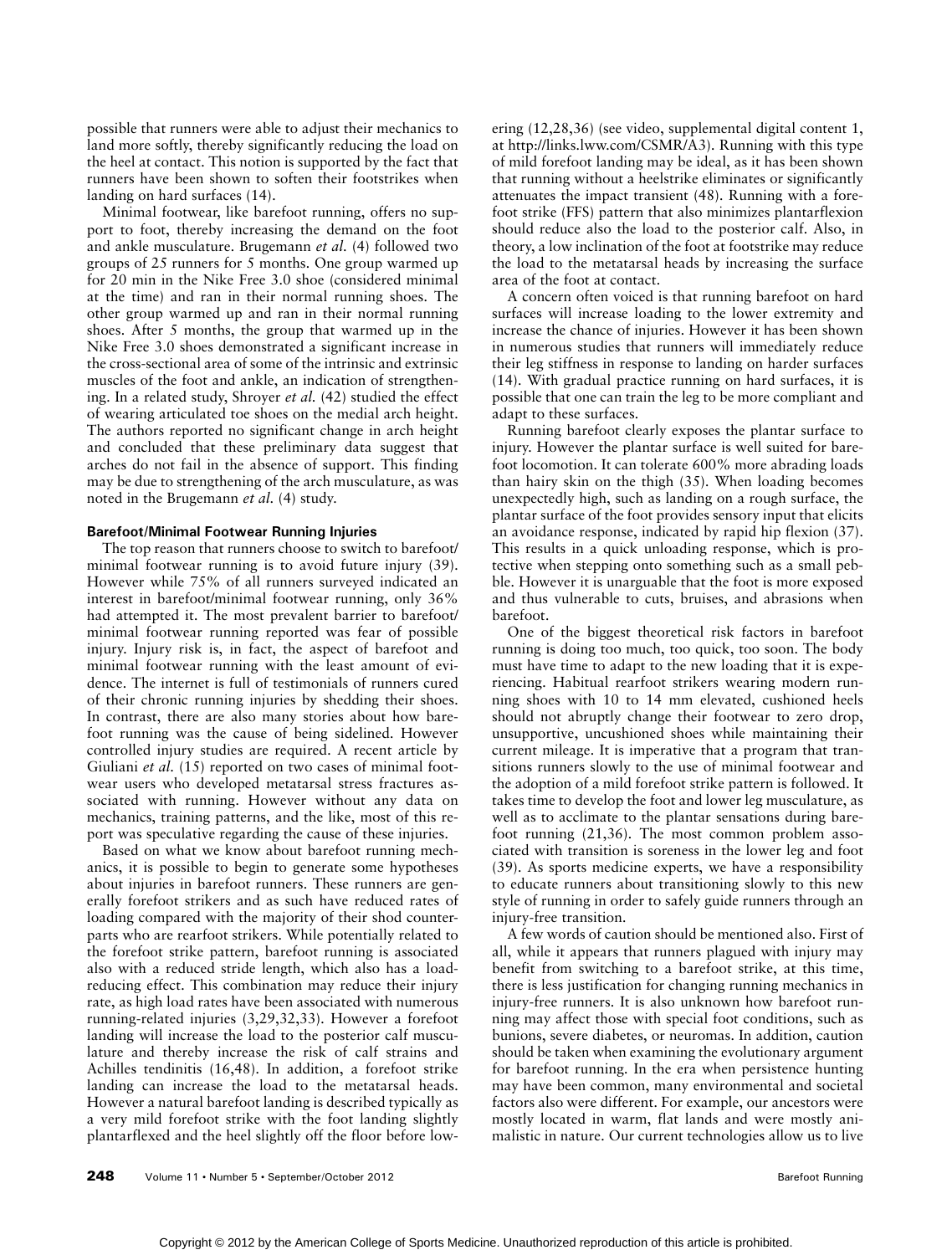in subfreezing temperatures and spend much of our time sedentary. It should be noted that it is unknown what effect these factors have on current running injuries or on barefoot running in our modern environment. It is possible that the use of minimal footwear during cold months and unfriendly terrain may help to protect the feet while maintaining the mechanics achieved during barefoot running.

#### Future Research

At this moment, there is significantly more that we do not know about barefoot running than what we do know. Articles addressing biomechanical and physiological aspects of barefoot running are beginning to permeate the literature. There is suggestion in the literature that, along with reducing the impact transient, being barefoot provides increased sensory input (37,38,41) that results in greater static and dynamic stability. In addition, there is evidence that removing support from the arch results in improved strength of the foot and ankle musculature (4). However there is a paucity of studies describing injury patterns in this population. There are many questions yet to be answered before medical professionals can make informed decisions about what to recommend to their running patients. The following are six very basic areas to be addressed:

1. What are the differences between shod forefoot striking and barefoot running? Is there added benefit to the increased proprioception of barefoot running and potential strengthening of foot and ankle musculature, or are all potential benefits of barefoot running due to the mild forefoot strike pattern?

2. Who is appropriate for barefoot or minimal footwear running? Are there certain preexisting injuries or structural deviations that should preclude someone from barefoot running? Can runners using orthotics eventually adapt to running barefoot without injury?

3. What are the best ways to transition from shod to barefoot running to minimize injury? Are there specific strength prerequisites of certain muscles for transitioning to minimize injury? Is it best to start exclusively running barefoot in a slow, controlled progression, or slowly introduce barefoot running into an existing shod running program without altering mileage?

4. Are barefoot runners injured less often than shod runners? Are the injury patterns different between barefoot, minimal footwear and heavily shod rearfoot strikers runners?

5. What are the long-term effects of running barefoot on foot structure and muscle physiology, and how might these changes be related to injury?

6. What are the effects of running barefoot on longterm bone and joint health?

## **Conclusions**

Running is likely the most natural form of exercise we have. There is some evidence that we were designed to run, and did so as part of our survival. However we spent most of our evolutionary history barefoot, with modern running shoes only appearing in the past 50 years. Therefore, one

could argue that running with heavily cushioned and controlling shoes is actually unnatural and may contribute to the high rate of injuries that modern runners experience today. Clearly there are biomechanical differences between barefoot and shod rearfoot strikers running, and these have been documented well in the literature. However the injury risk associated with barefoot running is largely unknown. A paradigm shift in the way we think about footstrikes, footwear, and even treatment of the foot may be emerging. Wellcontrolled, large-scale, prospective injury studies are needed to determine whether shedding our shoes while we run is truly good for our health.

The authors declare no conflict of interest and do not have any financial disclosures. All procedures performed by the authors were in accordance with ethical practices suggested by the American College of Sports Medicine.

#### References

- 1. Altman AR, Davis IS. Is Midfoot Striking during Running Advantageous over Rearfoot or Forefoot Striking? State College (PA): American Society of Biomechanics; 2009.
- 2. Bishop M, Fiolkowski P, Conrad B, et al. Athletic footwear, leg stiffness, and running kinematics. J Athl Train. 2006; 41:387-92.
- 3. Bowser BJ, Davis IS. A prospective study of loading variables in female runners who develop plantar fasciitis. In: Proceedings of the American Society of Biomechanics, Providence (RI). 2010.
- 4. Brugemann GP, Potthast W, Braunstein B, Niehoff A. Effect of increased mechanical stimuli on foot muscles functional capacity. In: Proceedings of the American Society of Biomechanics, Cleveland (OH). 2005.
- 5. Bramble DM, Lieberman DE. Endurance running and the evolution of Homo. Nature. 2004; 432:345-52.
- 6. Carrier DR. The energetic paradox of human running and hominid evolution. Curr Anthropol. 1984; 25:483-95.
- 7. Cavanagh PR, Lafortune MA. Ground reaction forces in distance running. J Biomech. 1980; 13:397-406.
- 8. Daoud AI, Geissler GJ, Wang F, et al. Foot strike and injury rates in endurance runners: a retrospective study. Med Sci Sports Exerc. 2012; 44:  $1325 - 34$ .
- 9. De Clercq D, Aerts P, Kunnen M. The mechanical characteristics of the human heel pad during foot strike in running: an in vivo cineradiographic study. J Biomech. 1994; 27:1213-22.
- 10. De Wit B, De Clercq D, Aerts P. Biomechanical analysis of the stance phase during barefoot and shod running. J Biomech. 2000; 33:269-78.
- 11. Diebal AR, Gregory R, Alitz C, Gerber JP. Forefoot running improves pain and disability associated with chronic exertional compartment syndrome.<br>Am J Sports Med. 2012; 40:1060–7.
- 12. Divert C. Mornieux G. Baur H, et al. Mechanical comparison of barefoot and shod running. Int J Sports Med. 2005; 26:593-8.
- 13. Edwards WB, Taylor D, Rudolphi TJ, et al. Effects of stride length and running mileage on a probabilistic stress fracture model. Med Sci Sports  $Exercise. 2009: 41:2177 - 84.$
- 14. Ferris DP, Liang K, Farley CT. Runners adjust leg stiffness for their first step on a new running surface. *J Biomech*. 1999; 32:787-94.
- 15. Giuliani J, Masini B, Alitz C, Owens BD. Barefoot-simulating footwear associated with metatarsal stress injury in 2 runners. Orthopedics. 2011;  $34: e320 - 3.$
- 16. Hamill J, Russell EM, Gruber AH, Miller R. Impact characteristics in shod and barefoot running. Footwear Sci. 2011; 3:33-40.
- 17. Hasewaga H, Yamauchi T, Kraemer WJ. Foot strike patterns of runners at the 15-km point during an elite-level half marathon. J Strength Cond Res. 2007; 21:888-93.
- 18. Heiderscheit BC, Chumanov ES, Michalski MP, et al. Effects of step rate manipulation on joint mechanics during running. Med Sci Sports Exerc. 2011: 43:296-302.
- 19. History of Running Shoes [Internet]. Amazon; 2009 [Modified 2009 Mar 15]. Available from: http://edu.udym.com/history-of-running-shoes/
- 20. Hobara H, Sato T, Sakaguchi M, Nakazawa K. Step frequency and lower extremity [loading during running.](http://edu.udym.com/history-of-running-shoes/) Int J Sports Med. 2012; 33:310-3.

www.acsm-csmr.org **249** and the control of the current Sports Medicine Reports **249**